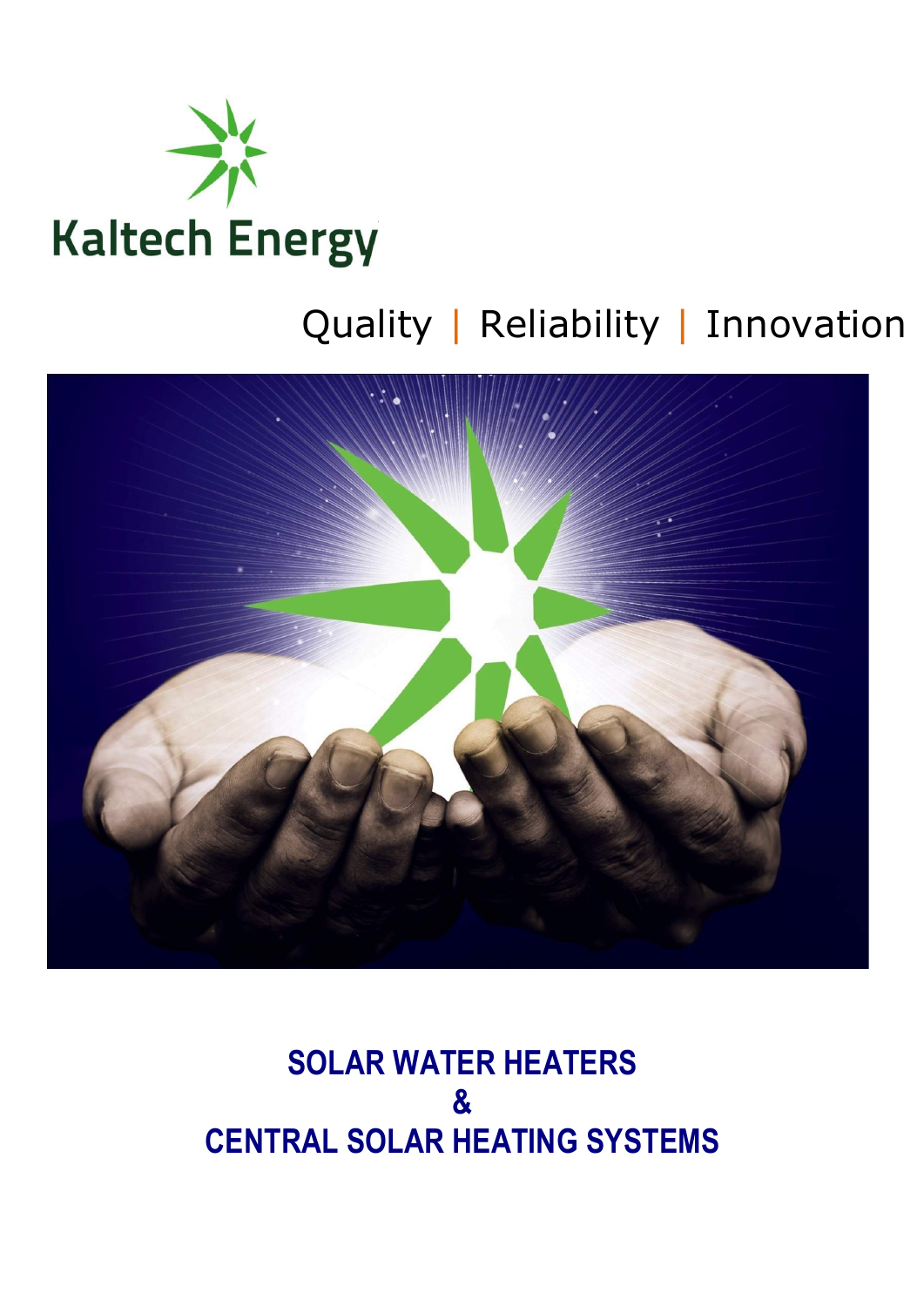### INDEX

#### Natural circulation systems

| - Solutions overview                 |             |
|--------------------------------------|-------------|
| - Thermosyphon systems STD series    | 4           |
| - Thermosyphon systems LP series     | $\mathbf b$ |
| <b>Forced circulation systems</b>    |             |
| - Solutions overview                 | 6           |
| - Domestic hot water High Efficiency | 7-11        |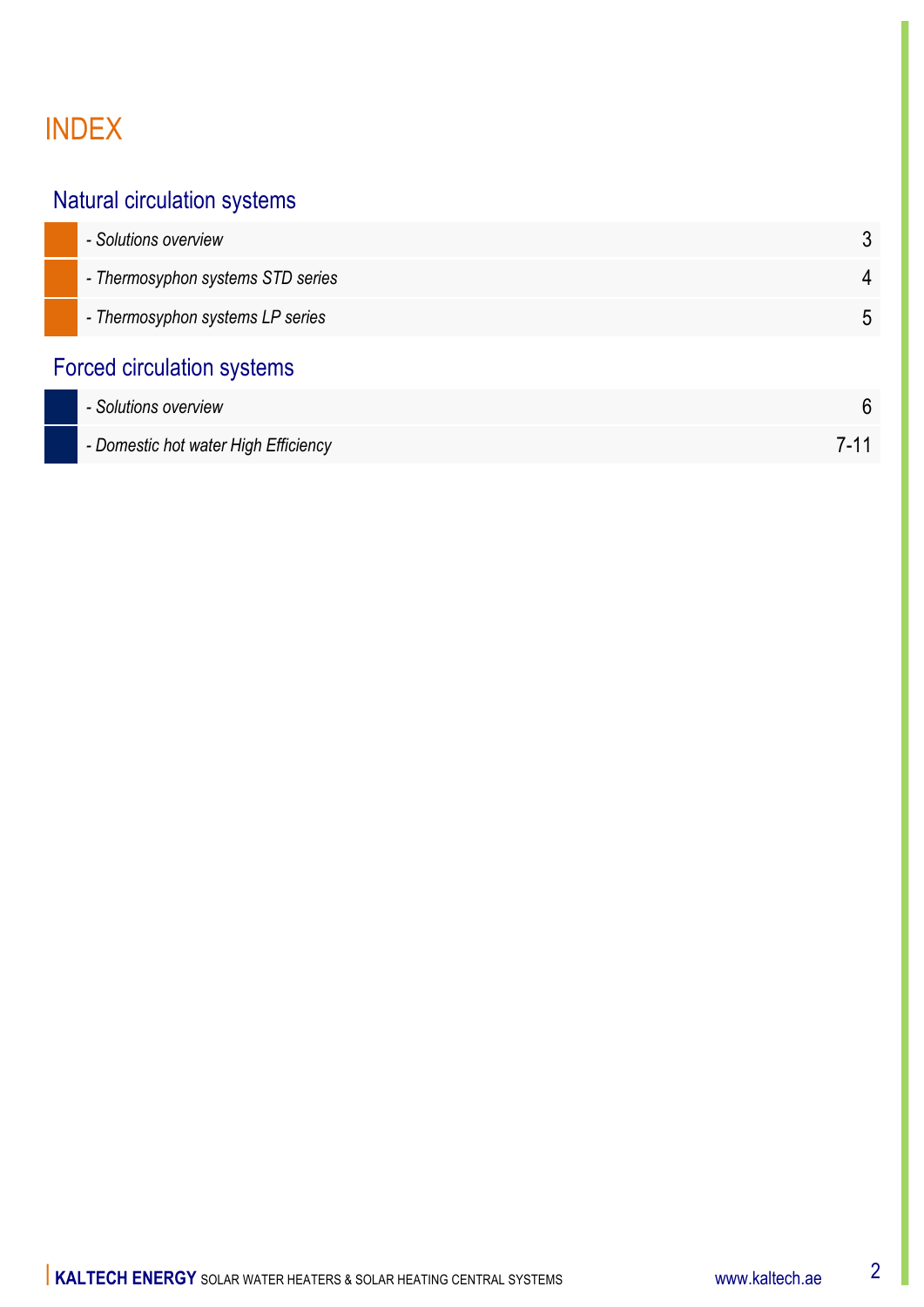

### THERMOSYPHON SOLAR TANK

- $\checkmark$  External cover with 3 layers of protection and UV resistance
- $\checkmark$  Perfect aesthetic result
- $\checkmark$  Internal protection with double enamel, heated at 86°C, certified by the German enamel Federation.
- $\checkmark$  Two magnesium anodes for absolute protection.
- $\checkmark$  Special internal design for increased efficiency.

#### SUPPORT BASE

- $\checkmark$  Easy and fast installation.
- $\checkmark$  Smart design for flat or tile roof installation
- $\checkmark$  Connection pipes in stainless steel pre-insulated with UV resistance.
- $\checkmark$  All parts are tightened on the structure for high resistance even in typhoon conditions

#### SOLAR COLLECTOR

- $\checkmark$  Single sheet surface, laser welded for optimizing the heat transfer.
- $\checkmark$  Perfect aesthetic result.
- $\checkmark$  Robust construction.
- $\checkmark$  High efficiency even in areas with low sun radiation, thanks to high selective coating
- $\checkmark$  Low iron tempered glass
- $\checkmark$  Certified efficiency and reliability in accordance to EN12975
- $\checkmark$  Solar Keymark certified products.





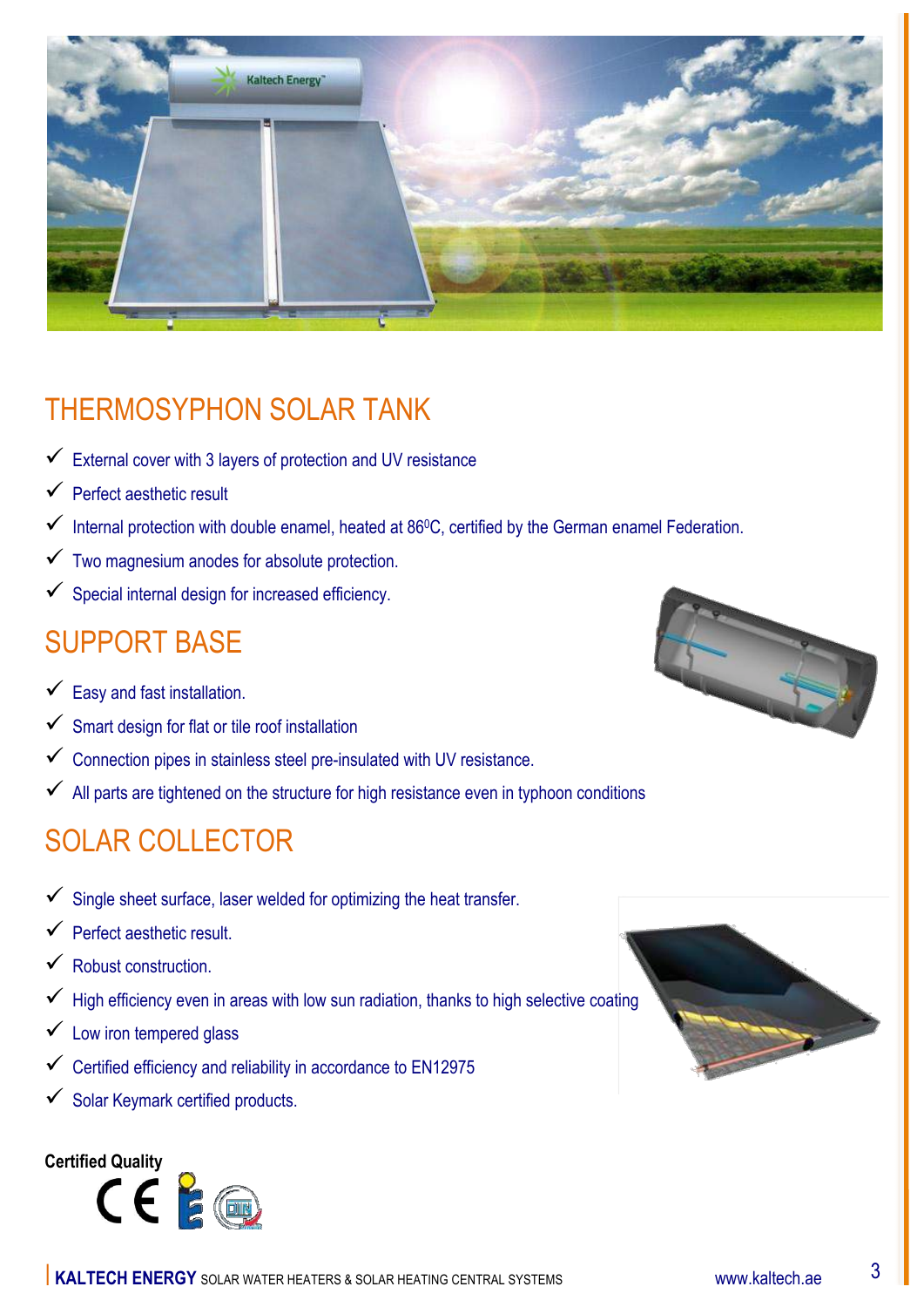### THERMOSYPHON SYSTEMS STD SERIES



### **TOP SOLUTION**

- $\checkmark$  Solar Keymark certified
- ü **5 years warranty**
- $\checkmark$  Smart mounting set for flat/tile roof
- $\checkmark$  High efficiency
- $\checkmark$  High aesthetic result

| <b>TYPE</b>                                                                           | <b>VOLUME (I)</b> | <b>COLLECTOR</b>                         | DIMENSIONS (mm)  | NR COLLECTORS                  | <b>CERTIFICATION</b>  |
|---------------------------------------------------------------------------------------|-------------------|------------------------------------------|------------------|--------------------------------|-----------------------|
|                                                                                       |                   |                                          |                  |                                |                       |
| KEFT150/2.0                                                                           | 145               | <b>ARIS2004</b><br><b>HIGH SELECTIVE</b> | 1030 x 2030 x 92 | $1 \times 2.09m^2$             | $(\blacksquare)$      |
| <b>KEFT200/2.5</b>                                                                    | 198               | <b>ARIS2504</b><br><b>HIGH SELECTIVE</b> | 1230 x 2030 x 92 | $1 \times 2.49$ m <sup>2</sup> | $\left( \blacksquare$ |
| KEFT300/2.0                                                                           | 282               | <b>ARIS2004</b><br><b>HIGH SELECTIVE</b> | 1030 x 2030 x 92 | $1 \times 2.09m^2$             | <u>(org</u>           |
| <b>OPTIONAL</b><br>Heat exchanger including electrical element of 4 kW and thermostat |                   |                                          |                  |                                |                       |

#### **NOTES**

 The same mounting set for flat/tile roof installation Connection pipes in stainless steel Delivered in pallets

THERMOSYPHON SYSTEM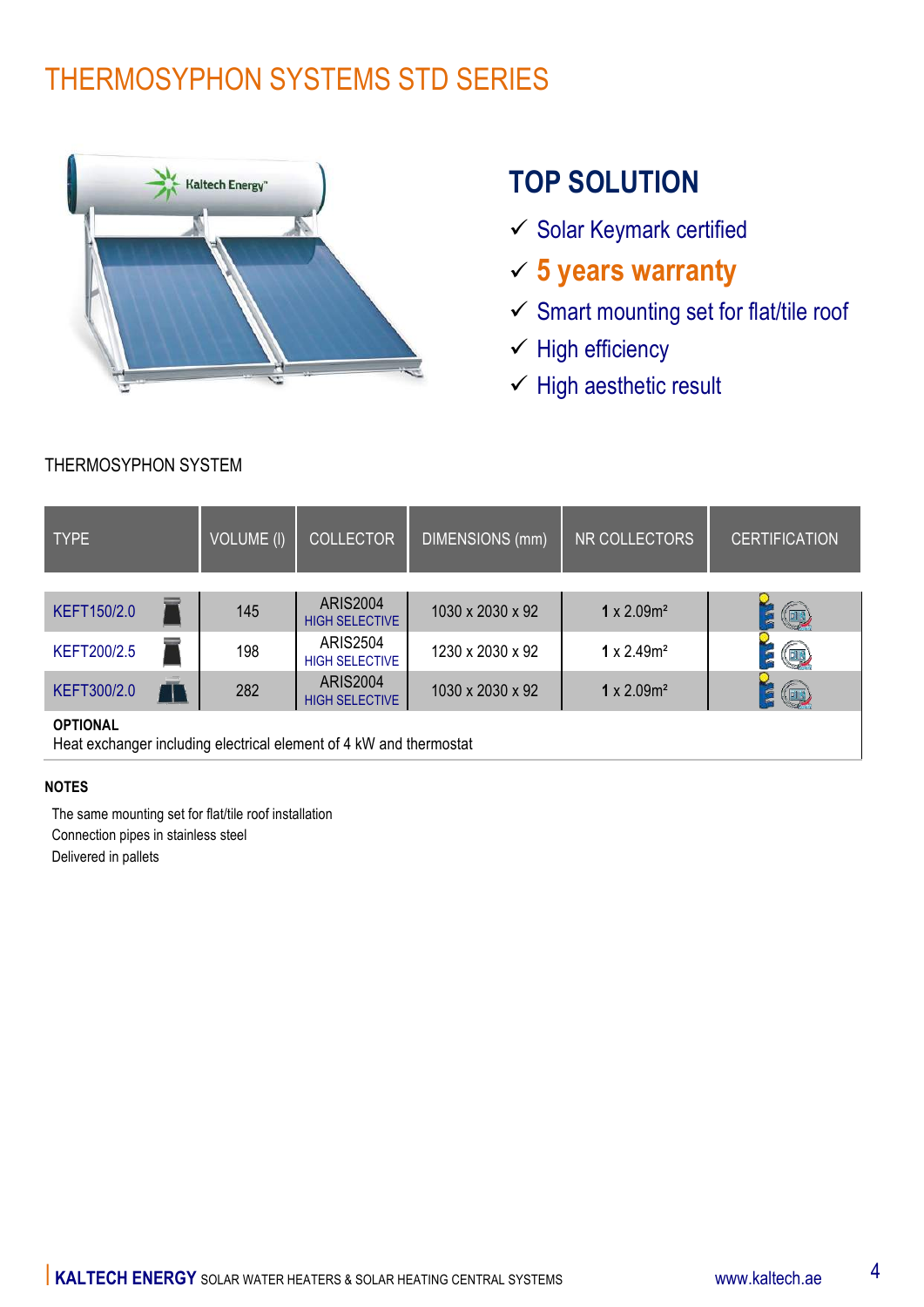### THERMOSYPHON SYSTEMS LP SERIES



## **LOW PROFILE**

- $\checkmark$  Solar Keymark certified
- ü **5 years warranty**
- $\checkmark$  High efficiency and aesthetic
- $×$  Max height 1.5M

#### THERMOSYPHON SYSTEMS LP SERIES

| <b>TYPE</b>     | VOLUME (I) | <b>COLLECTOR</b>                         | DIMENSIONS (mm)  | NR COLLECTORS                  | <b>CERTIFICATION</b>    |
|-----------------|------------|------------------------------------------|------------------|--------------------------------|-------------------------|
| LKEFT150/2.0    | 145        | <b>ARIS2004</b>                          | 1030 x 2030 x 92 | 1 x $2.09m^2$                  |                         |
|                 |            | <b>HIGH SELECTIVE</b>                    |                  |                                | $\overline{\mathbb{C}}$ |
| LKEFT200/2.5    | 198        | <b>ARIS2504</b><br><b>HIGH SELECTIVE</b> | 1230 x 2030 x 92 | $1 \times 2.49$ m <sup>2</sup> | Œ                       |
| LKEFT300/2.0    | 282        | <b>ARIS2004</b><br><b>HIGH SELECTIVE</b> | 1030 x 2030 x 92 | $2 \times 2.09$ m <sup>2</sup> | $(\Box)$                |
| <b>OPTIONAL</b> |            |                                          |                  |                                |                         |

Heat exchanger including electrical element of 4 kW and thermostat

#### **NOTES**

 Available only for flat roof Connection pipes in stainless steel

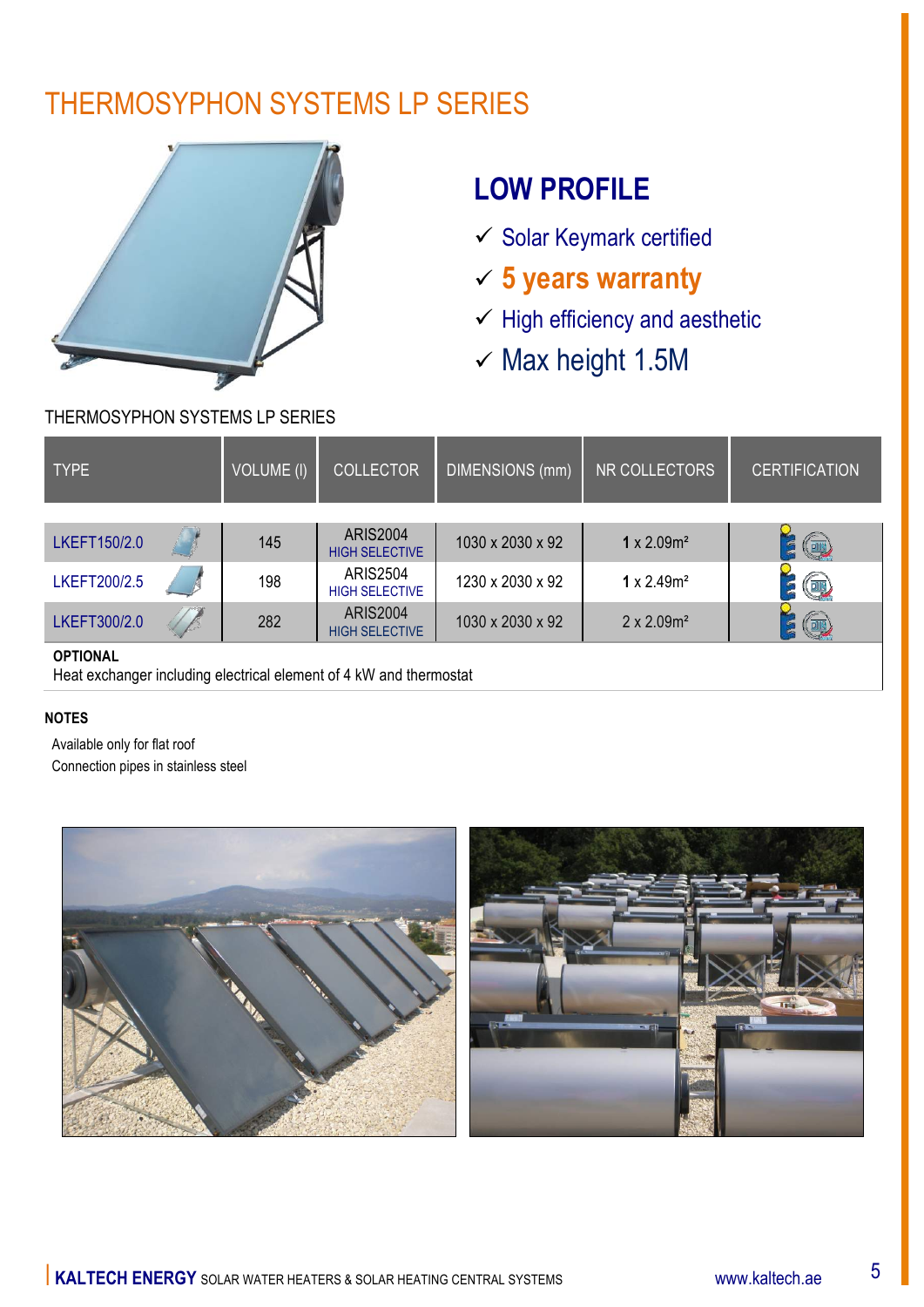### FORCED CIRCULATION SYSTEMS

#### Solutions overview



| <b>MODELS</b>         | <b>TANK</b> | <b>NR</b><br><b>COLLECTORS</b> | <b>COLLECTOR MODEL</b> | <b>COLLECTOR</b><br><b>SURFACE</b> | <b>USERS</b> |
|-----------------------|-------------|--------------------------------|------------------------|------------------------------------|--------------|
| <b>KEFT200ST/2.5</b>  | 200         |                                | <b>ARIS 2504</b>       | $2.5 \text{ m}^2$                  | $1 - 4$      |
| <b>KEFT300ST/2.5</b>  | 300         | $\overline{2}$                 | <b>ARIS 2504</b>       | 5 m <sup>2</sup>                   | $3 - 6$      |
| <b>KEFT500ST/2.5</b>  | 500         | 3                              | <b>ARIS 2504</b>       | $7.5 \text{ m}^2$                  | $5 - 8$      |
| <b>KEFT800ST/2.5</b>  | 800         | $\overline{4}$                 | <b>ARIS 2504</b>       | $10 \text{ m}^2$                   | $8 - 12$     |
| <b>KEFT1000ST/2.5</b> | 1000        | 5                              | <b>ARIS 2504</b>       | $12.5 \text{ m}^2$                 | $12 - 20$    |

With the maximum number of users the annual energy gain will be approximately at 65% under the following parameters:

• 50 l/day/user

• Collector inclination 25 degrees

The sizes/models are indicative. It is always necessary the design of the system from solar specialist.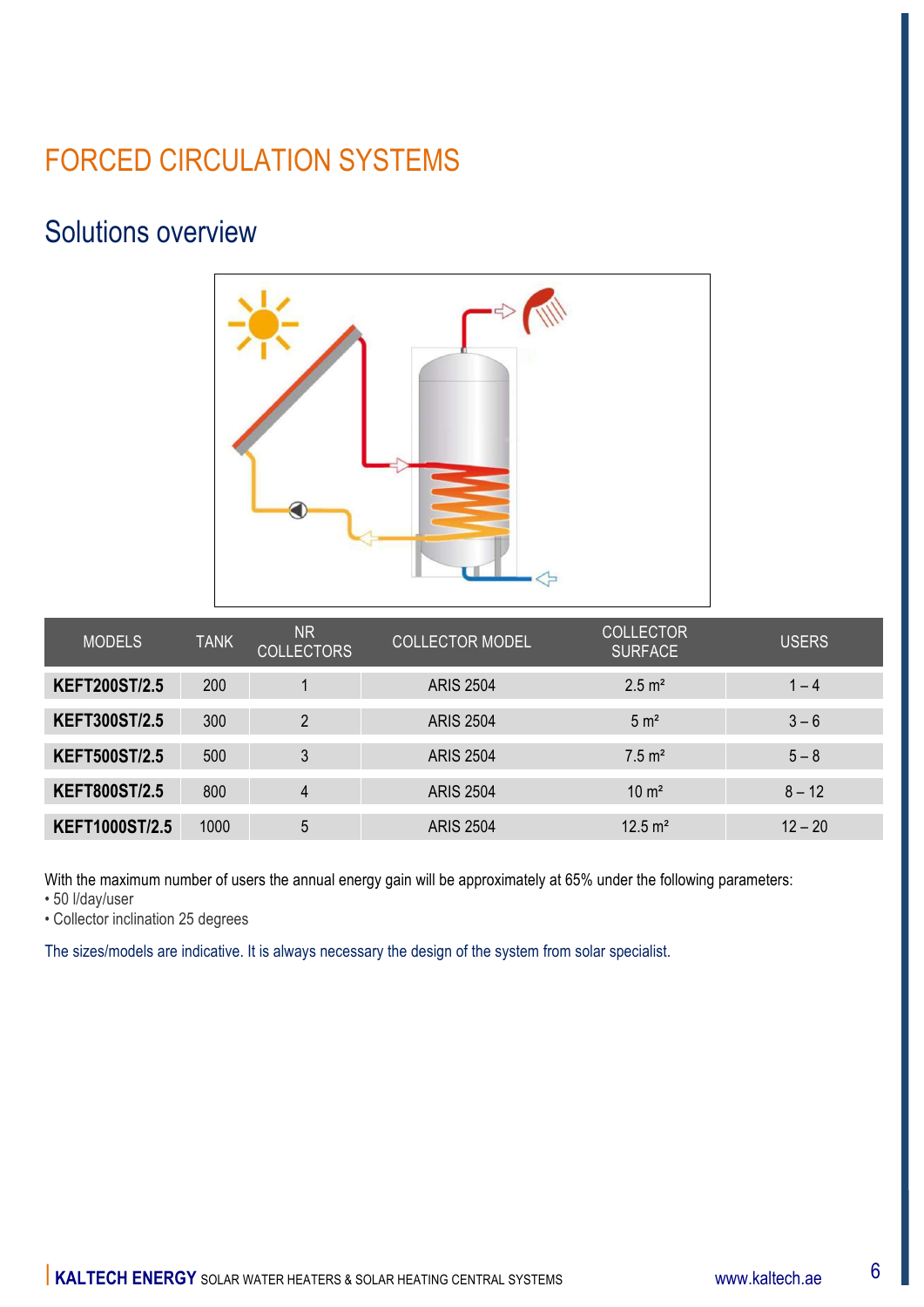**KEFT200ST/2.5** for 1- 4 users Optimizing the efficiency and the energy gain Ideal for those who are interested in **high tech and high efficiency solution**



#### Solar solution KALTECH ENERGY **KEFT200ST/2.5**

| <b>CODE</b>          | <b>DESCRIPTION</b>                                                          |
|----------------------|-----------------------------------------------------------------------------|
|                      |                                                                             |
| <b>KEFT200ST/2.5</b> | Forced circulation system 2001 including:                                   |
|                      | 1 x High selective collectors                                               |
|                      | 1 x Solar tank Basic BE 200 lit (1 coil) with 4kW backup electrical element |
|                      | 1 x Support base flat/tile roof installation                                |
|                      | 1 x Pumping station NOVASFER 7000 DN20-3/4" (Ø22mm) 2-12lit/min             |
|                      | 1 x Solar controller TDC3 3 inputs - 2 outputs                              |
|                      | 1 x Expansion vessel 25lit (solar loop)                                     |
|                      | 4 x Thermal fluid (1lit)                                                    |
|                      | 1 x Expansion vessel 25lit (tank's cold water inlet)                        |
|                      | 1 x Hydraulic components **                                                 |

\*\* Compression plugs 22mm (2pcs.), Compression elbow 22mm x 3/4 male (1pc.), Sensor valve (1pc), Safety valve10bar (1pc.), Stainless steel pipe to connect expansion vessel (1pc.), Sensor pockets (2pcs.)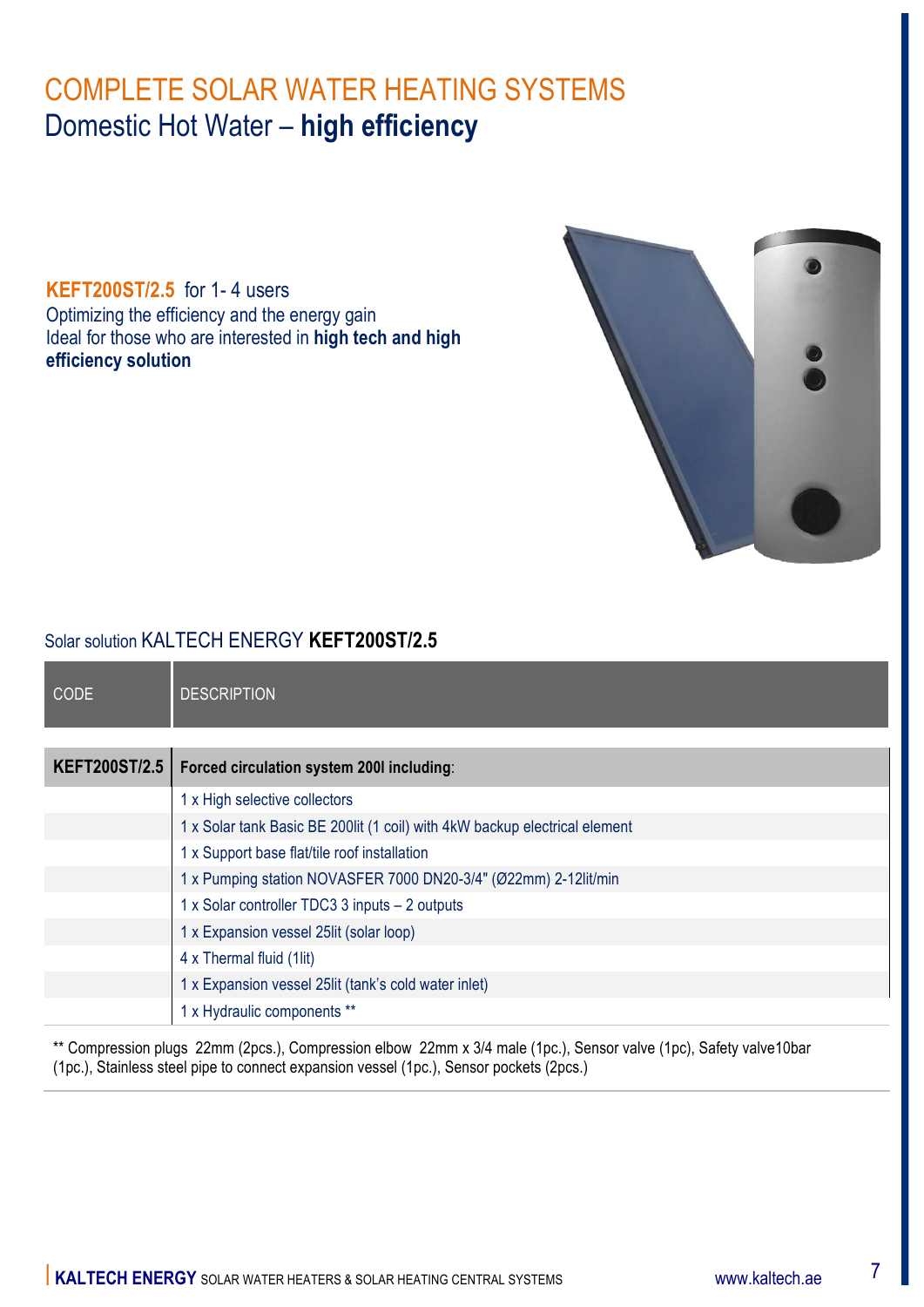**KEFT300ST/2.5** for 3-6 users

Optimizing the efficiency and the energy gain Ideal for those who are interested in **high tech and high efficiency solution**



#### Solar solution KALTECH ENERGY **KEFT300ST/2.5**

| <b>CODE</b>                                                                                                      | <b>DESCRIPTION</b>                                                          |  |  |
|------------------------------------------------------------------------------------------------------------------|-----------------------------------------------------------------------------|--|--|
|                                                                                                                  |                                                                             |  |  |
| <b>KEFT300ST/2.5</b>                                                                                             | Forced circulation system 300I including:                                   |  |  |
|                                                                                                                  | 2 x High selective collectors                                               |  |  |
|                                                                                                                  | 1 x Solar tank Basic BE 200 lit (1 coil) with 4kW backup electrical element |  |  |
|                                                                                                                  | 1 x Support base flat/tile roof installation                                |  |  |
|                                                                                                                  | 1 x Pumping station NOVASFER 7000 DN20-3/4" (Ø 22mm) 2-12lit/min            |  |  |
|                                                                                                                  | 1 x Solar controller TDC3 3 inputs - 2 outputs                              |  |  |
|                                                                                                                  | 1 x Expansion vessel 25lit (solar loop)                                     |  |  |
|                                                                                                                  | 5 x Thermal fluid (1lit)                                                    |  |  |
|                                                                                                                  | 1 x Expansion vessel 25 lit (tank's cold water inlet)                       |  |  |
|                                                                                                                  | 1 x Hydraulic components **                                                 |  |  |
| ** Compression pluge 22mm (2005) Compression albow 22mm y 3/4 male (100) Sopeor value (100) Compression straight |                                                                             |  |  |

\*\* Compression plugs 22mm (2pcs.), Compression elbow 22mm x 3/4 male (1pc.), Sensor valve (1pc), Compression straight fittings 22mmX 22mm (2pcs), Safety valve10bar (1pc.), Stainless steel pipe to connect expansion vessel (1pc.), Sensor pockets (2pcs.)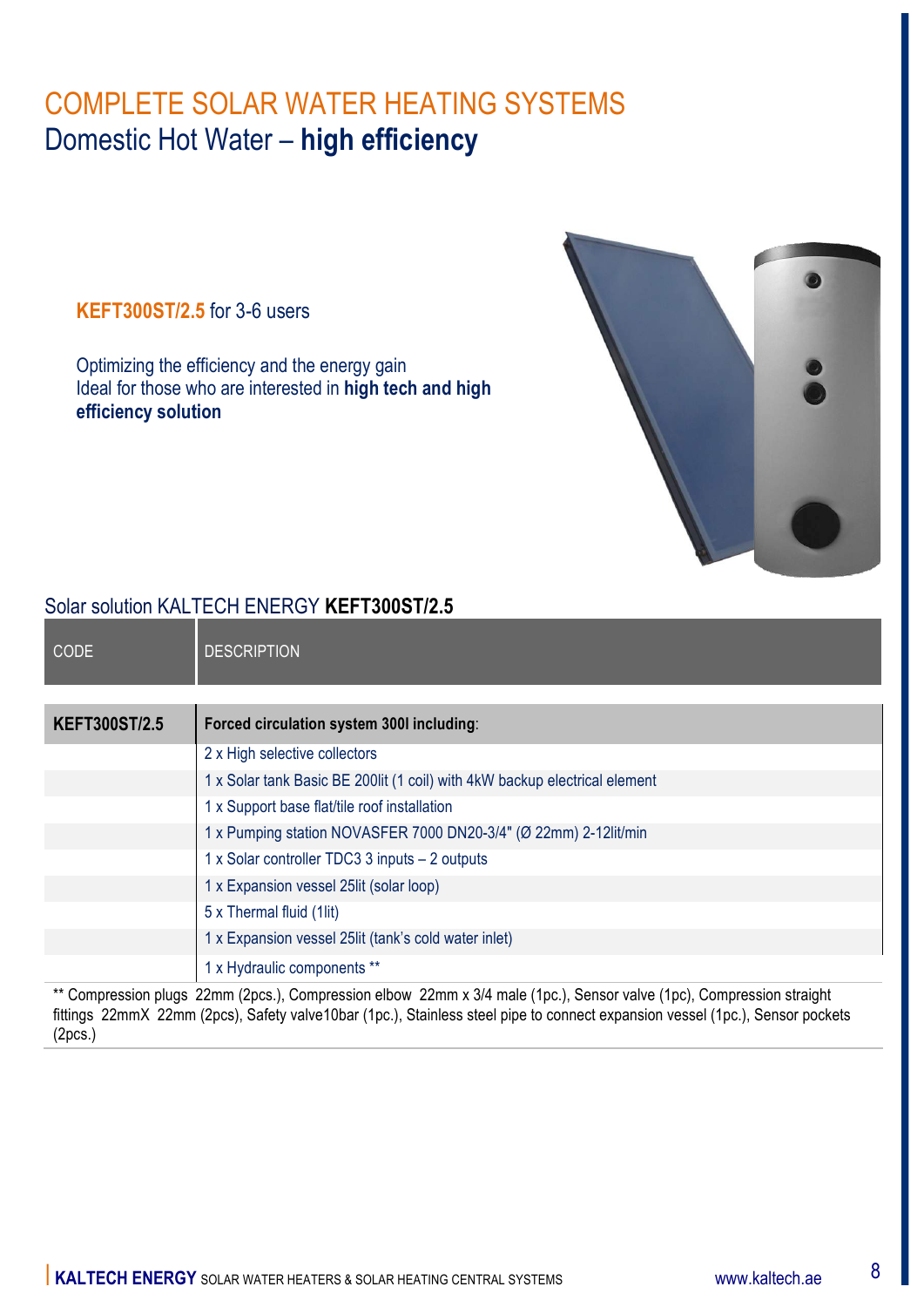#### **KEFT500ST/2.5** for 5-8 users

Optimizing the efficiency and the energy gain Ideal for those who are interested in **high tech and high efficiency solution**



#### Solar solution KALTECH ENERGY **KEFT500ST/2.5**

| <b>CODE</b>          | <b>DESCRIPTION</b>                                                 |
|----------------------|--------------------------------------------------------------------|
|                      |                                                                    |
| <b>KEFT500ST/2.5</b> | Forced circulation system 500I including:                          |
|                      | 3 x High selective collectors                                      |
|                      | 1 x Solar tank Basic BE 500lit (1 coil)                            |
|                      | 2 x Support base flat/tile roof installation                       |
|                      | 1 x Pumping station NOVASFER 7000 DN20-3/4" (<br>22mm) 2-12lit/min |
|                      | 1 x Solar controller TDC3 3 inputs - 2 outputs                     |
|                      | 1 x Expansion vessel 35lit (solar loop)                            |
|                      | 7 x Thermal fluid (1lit)                                           |
|                      | 1 x Expansion vessel 33lit (tank's cold water inlet)               |
|                      | 1 x Hydraulic components **                                        |

Compression plugs 22mm (2pcs.), Compression elbow 22mm x 3/4 male (1pc.), Sensor valve (1pc), Compression straight fittings 22mmX 22mm (4pcs), Safety valve10bar (1pc.), Stainless steel pipe to connect expansion vessel (1pc.), Sensor pockets (2pcs.)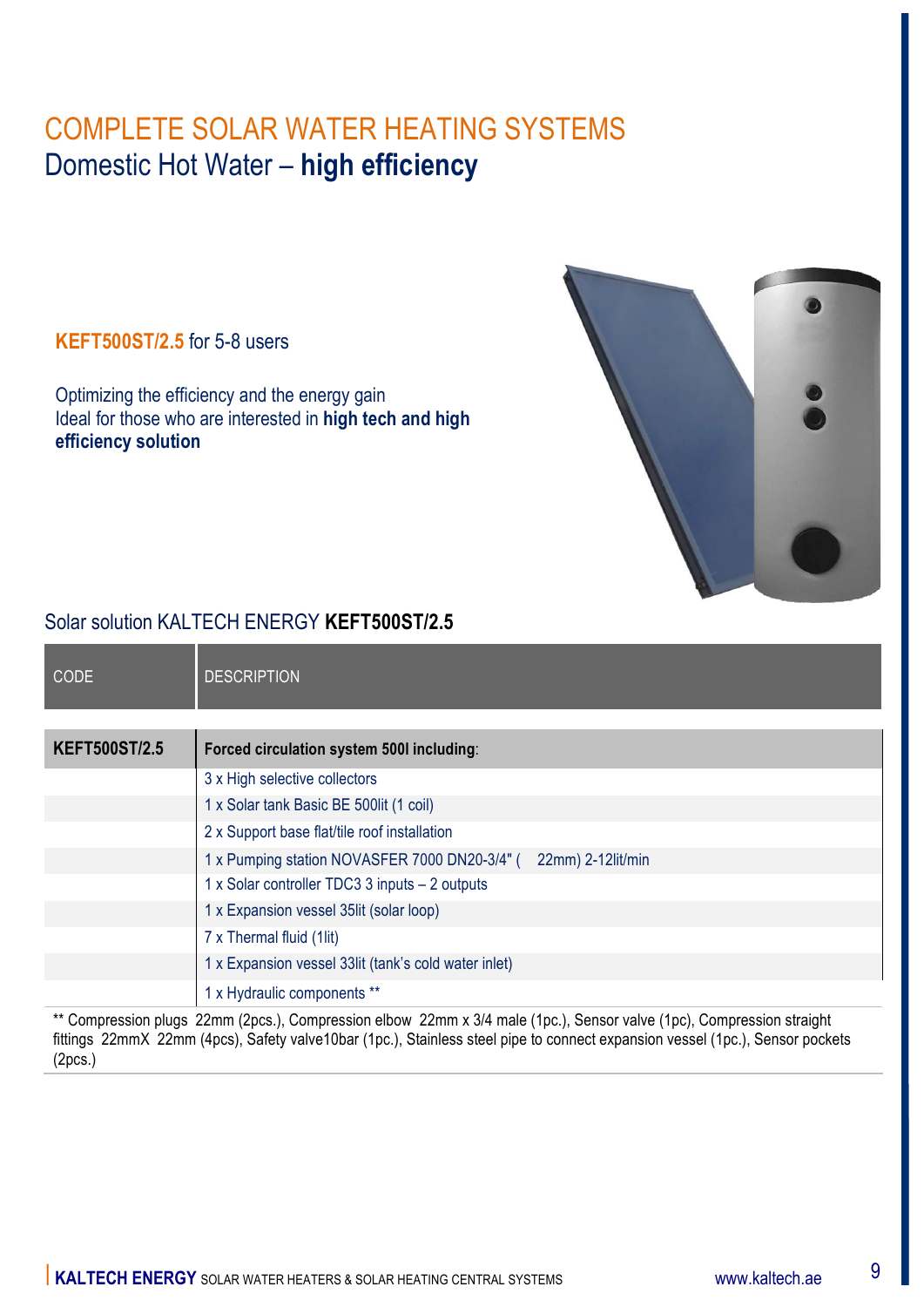

**KEFT800ST/2.5** for 8-12 users

Optimizing the efficiency and the energy gain Ideal for those who are interested in **high tech and high efficiency solution**

#### Solar solution KALTECH ENERGY **KEFT800ST/2.5**

| <b>CODE</b>          | <b>DESCRIPTION</b>                                                 |
|----------------------|--------------------------------------------------------------------|
| <b>KEFT800ST/2.5</b> | Forced circulation system 800I including:                          |
|                      | 4 x High selective collectors                                      |
|                      | 1 x Solar tank Basic BE 800lit (1 coil)                            |
|                      | 2 x Support base flat/tile roof installation                       |
|                      | 1 x Pumping station NOVASFER 7000 DN20-3/4" (<br>22mm) 2-12lit/min |
|                      | 1 x Solar controller TDC3 3 inputs - 2 outputs                     |
|                      | 1 x Expansion vessel 50lit (solar loop)                            |
|                      | 10 x Thermal fluid (1lit)                                          |
|                      | 1 x Expansion vessel 360lit (tank's cold water inlet)              |
|                      | 1 x Hydraulic components **                                        |

\*\* Compression plugs 22mm (6pcs.), Compression elbow 22mm x 3/4 male (1pc.), Sensor valve (1pc), Compression straight fittings 22mmX 22mm (4pcs), Safety valve10bar (1pc.), Stainless steel pipe to connect expansion vessel (1pc.), Sensor pockets (2pcs.)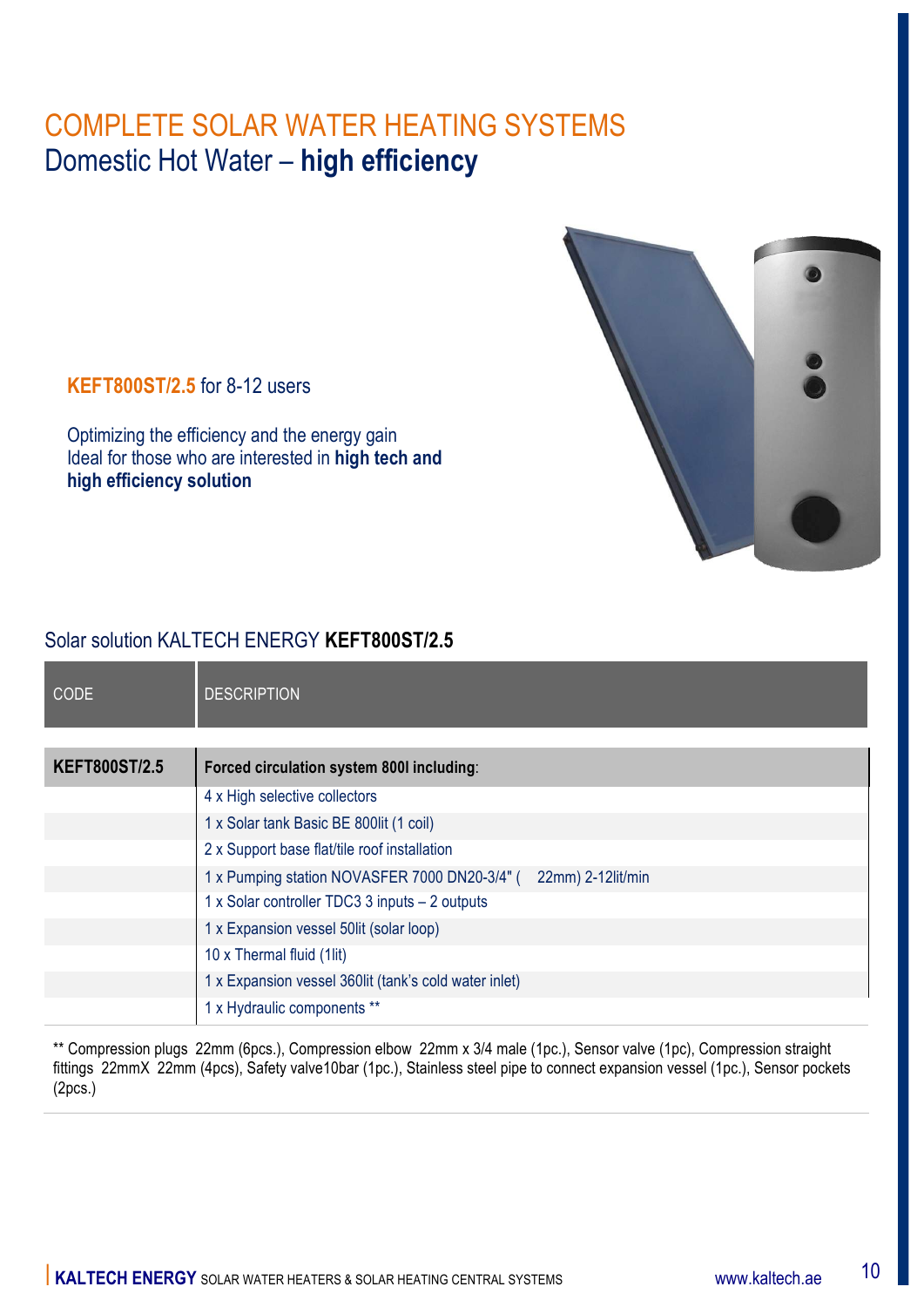**KEFT1000ST/2.5** for 12-20 users Optimizing the efficiency and the energy gain Ideal for those who are interested in **high tech and high efficiency solution**



#### Solar solution KALTECH ENERGY **KEFT1000ST/2.5**

| <b>CODE</b>           | <b>DESCRIPTION</b>                                                 |
|-----------------------|--------------------------------------------------------------------|
|                       |                                                                    |
| <b>KEFT1000ST/2.5</b> | Forced circulation system 1000l including:                         |
|                       | 5 x High selective collectors                                      |
|                       | 1 x Solar tank Basic BE 1000lit (1 coil)                           |
|                       | 3 x Support base flat/tile roof installation                       |
|                       | 1 x Pumping station NOVASFER 7000 DN20-3/4" (<br>22mm) 2-12lit/min |
|                       | 1 x Solar controller TDC3 3 inputs - 2 outputs                     |
|                       | 1 x Expansion vessel 50lit (solar loop)                            |
|                       | 10 x Thermal fluid (1lit)                                          |
|                       | 1 x Expansion vessel 60lit (tank's cold water inlet)               |
|                       | 1 x Hydraulic components **                                        |

**\*\*** Compression plugs 22mm (2pcs.), Compression elbow 22mm x 3/4 male (1pc.), Sensor valve (1pc), Compression straight fittings 22mmX 22mm (8pcs), Safety valve10bar (1pc.), Stainless steel pipe to connect expansion vessel (1pc.), Sensor pockets (2pcs.)

#### **Optional**

Thermostatic mixing valve TM200SOLAR: Electrical element 9kW 3-phase Stainless steel pipe DN16 (20m): - Pipe insulation 9mm